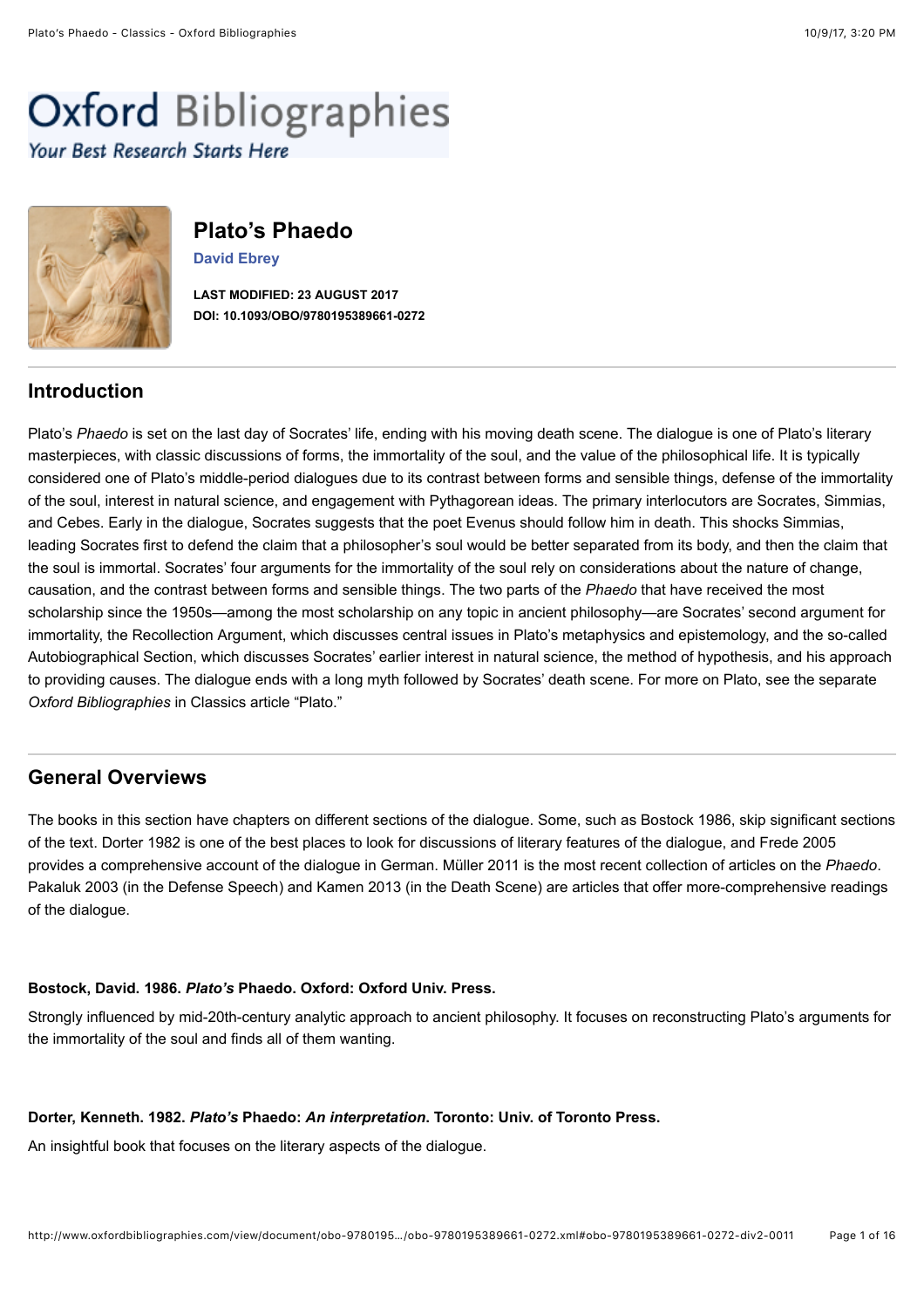#### <span id="page-1-0"></span>**Frede, Dorothea. 2005.** *Platons* **Phaidon. 2d ed. Darmstadt: Wissenschaftliche Buchgesellschaft.**

A general introduction to the dialogue that does not substantially engage with secondary literature; instead, provides basic accounts of the dialogue's main ideas.

#### <span id="page-1-1"></span>**Müller, Jörn, ed. 2011.** *Platon* **Phaidon. Klassiker Auslegen 44. Berlin: Akademie Verlag.**

A collection of essays commissioned and organized to provide a comprehensive reading of the dialogue. Most essays are in German, with a few in English.

# <span id="page-1-7"></span>**Editions, Translations, and Commentaries**

The most recent edition of the Greek is [Duke, et al. 1995,](#page-1-2) and the most thorough discussion of the text is [Verdenius 1958.](#page-2-0) In English, the best translations are [Sedley and Long 2010](#page-2-1) and [Gallop 1975](#page-1-3), each of which is significantly better than the widely used translation by G. M. A. Grube. [Gallop 1975](#page-1-3) has an indispensable commentary. For philological concerns, [Burnet 1911](#page-1-4) tends to be most useful, although [Rowe 1993](#page-2-2) also offers valuable guidance. [Ebert 2004](#page-1-5) provides an innovative and comprehensive commentary with a good translation. [Loriaux 1969–1975](#page-2-3) offers the most extensive commentary in any language, although the French translation in [Dixsaut 1991](#page-1-6) is better. [Trabattoni 2011](#page-2-4) is the most recent commentary and engages closely with the secondary literature. Damascius's and Olympiodorus's commentaries [\(Westerink 1977,](#page-2-5) [Westerink 1976\)](#page-2-6) provide Neoplatonic readings of the dialogue.

#### <span id="page-1-4"></span>**Burnet, John, ed. 1911.** *Plato's* **Phaedo. Oxford: Clarendon.**

While Burnet's treatment of Pythagoreanism is now out of date, his commentary is still very valuable, especially on philological matters.

#### <span id="page-1-6"></span>**Dixsaut, Monique, ed. and trans. 1991.** *Platon***, Phédon. Paris: Flammarion.**

A good translation with extensive notes.

# <span id="page-1-2"></span>**Duke, E. A., W. F. Hicken, W. S. M. Nicoll, D. B. Robinson, and J. C. C. Strachan. 1995.** *Platonis opera***. Vol. 1,** *Tetralogias I–II continens***. Scriptorum Classicorum Bibliotheca Oxoniensis. Oxford: Clarendon.**

Does not deviate substantially from Burnet's older edition [\(Burnet 1911\)](#page-1-4). Nonetheless, the most up-to-date text.

## <span id="page-1-5"></span>**Ebert, Theodor. 2004. Phaidon:** *Übersetzung und Kommentar***. Platon Werke 1.4. Göttingen, Germany: Vandenhoeck & Ruprecht.**

A thorough discussion of the dialogue. Instead of providing a line-by-line discussion of difficult sentences (as Burnet, C. J. Rowe, and to some degree David Gallop do), it offers general discussions of the text, broken down into roughly one-page sections.

#### <span id="page-1-3"></span>**Gallop, David, ed. and trans. 1975.** *Plato* **Phaedo. Oxford: Clarendon.**

A translation with insightful and thorough philosophical commentary on the *Phaedo*. The first commentary to consult on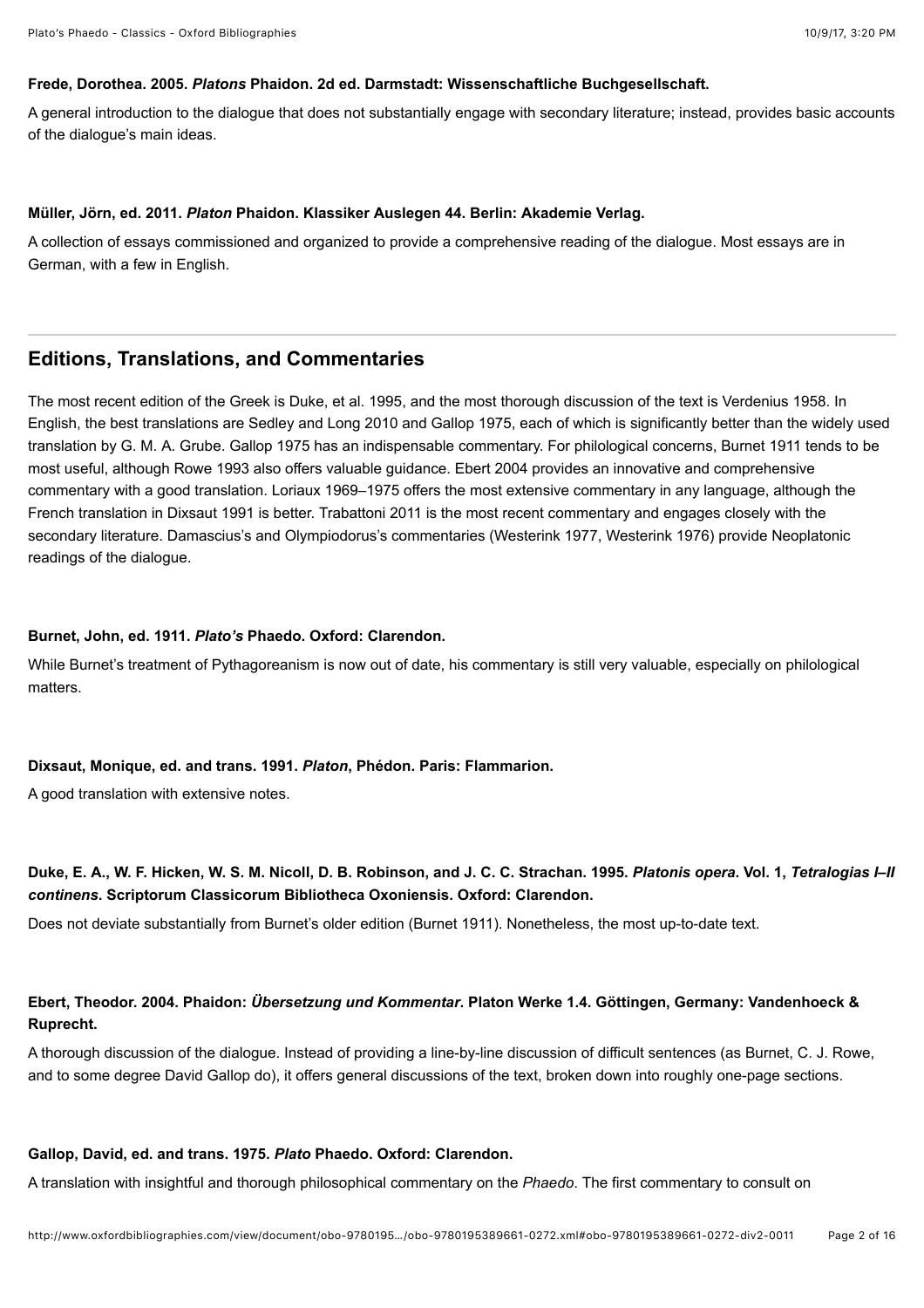Plato's Phaedo - Classics - Oxford Bibliographies 10/9/17, 3:20 PM

philosophical matters.

<span id="page-2-3"></span>**Loriaux, Robert, ed. and trans. 1969–1975.** *Le* **Phédon** *de Platon***. 2 vols. Bibliotheque de la Faculte de Philosophie et Lettres de Namur 45. Namur, Belgium: Secretariat des Publications, Facultés Universitaires.**

A translation and the most extensive commentary in any language, providing extensive alternate interpretations of individual passages.

## <span id="page-2-2"></span>**Rowe, C. J., ed. 1993.** *Plato***: Phaedo. Cambridge Greek and Latin Classics. Cambridge, UK: Cambridge Univ. Press.**

Greek text and commentary. A useful complement to [Burnet 1911](#page-1-4). Engages with more-recent scholarship and provides more discussion of the literary elements of the dialogue.

# <span id="page-2-1"></span>**Sedley, David, and Alex Long, eds. 2010.** *Plato***: Meno** *and* **Phaedo. Translated by Alex Long. Cambridge Texts in the History of Philosophy. Cambridge, UK: Cambridge Univ. Press.**

Overall the best translation of the *Phaedo* into English, although it is still well worth consulting alongside [Gallop 1975.](#page-1-3)

# <span id="page-2-4"></span>**Trabattoni, Franco, ed. 2011.** *Fedone***. Translated by Stefano Martinelli Tempesta. Turin, Italy: G. Einaudi.**

Text, translation, and commentary. Engages closely with other scholarship, defending Trabattoni's overall view that Plato is a skeptic about the possibility of human knowledge.

# <span id="page-2-0"></span>**Verdenius, W. J. 1958. Notes on Plato's** *Phaedo***.** *Mnemosyne***, 4th ser. 11.3: 193–243.**

Discusses a variety of philological questions. The most extensive discussion of manuscript readings and emendations.

# <span id="page-2-6"></span>**Westerink, L. G., ed. 1976.** *The Greek commentaries on Plato's* **Phaedo. Vol. 1,** *Olympiodorus***. Amsterdam: North-Holland.**

This commentary, along with Damascius's [\(Westerink 1977](#page-2-5)), offers a Neoplatonic approach to the *Phaedo*. Each is insightful and very different from 20th and 21st-century scholarship. Cuts off at 79e.

# <span id="page-2-5"></span>**Westerink, L. G., ed. 1977.** *The Greek commentaries on Plato's* **Phaedo. Vol. 2,** *Damascius***. Amsterdam: North-Holland.**

This commentary, along with Olympiodorus's [\(Westerink 1976\)](#page-2-6), offers a Neoplatonic approach to the *Phaedo*. Each is insightful and very different from 20th and 21st-century scholarship.

# **Central Topics**

The works in the next four subsections discuss topics that cut across the dialogue. After these are works that discuss particular arguments or stretches of text, listed under [Discussions of Particular Parts of the Dialogue](#page-6-0). There is significant overlap between these, so consult the cross references.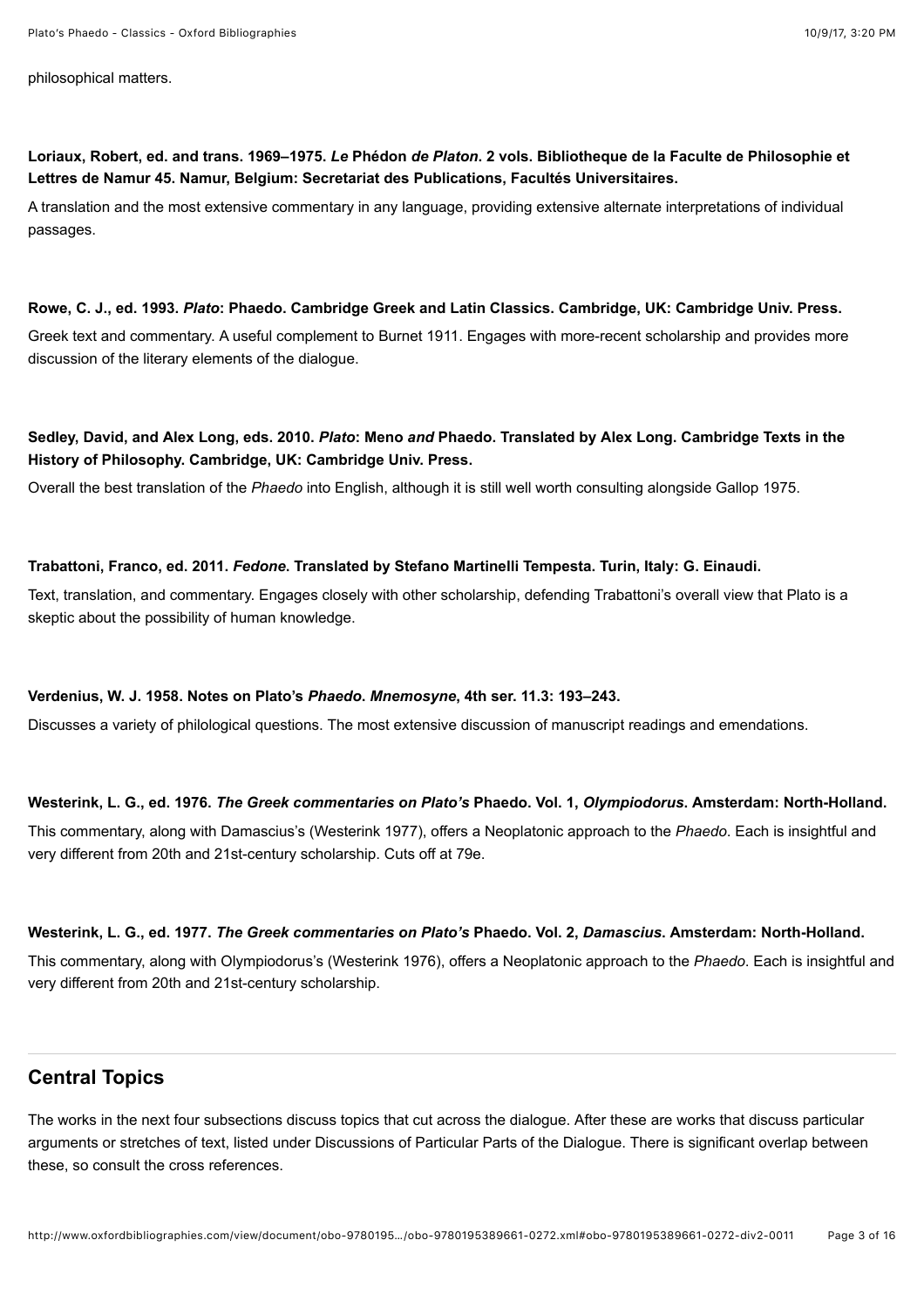# <span id="page-3-6"></span>Ethics of the *Phaedo*

The ethics of the *Phaedo* has received less attention than many other parts of the dialogue, although in the 21st century there has been growing interest. [Gosling and Taylor 1982](#page-3-0) provides a general account of pleasure in the *Phaedo*, and [Bobonich 2002](#page-3-1) gives a general account of the ethics of the *Phaedo*, each set within the larger context of Plato's corpus. [Woolf 2004](#page-3-2) argues that Socrates does not defend asceticism, whereas [Ebrey 2017](#page-3-3) argues that he does. [Vasiliou 2012](#page-3-4) and [Kamtekar 2016](#page-3-5) discuss how ethical ideas in the *Phaedo* relate to those in other dialogues. See also the articles listed in the [Defense Speech](#page-7-1).

## <span id="page-3-1"></span>**Bobonich, Christopher. 2002. Philosophers and non-philosophers in the** *Phaedo* **and the** *Republic***. In** *Plato's utopia recast: His later ethics and politics***. By Christopher Bobonich, 1–88. Oxford: Clarendon.**

Provides a rare overall account of the ethics of the *Phaedo*, set up within the book to contrast with the ethical account in Plato's *Laws* and other late dialogues.

## <span id="page-3-3"></span>**Ebrey, David. 2017. The asceticism of the** *Phaedo***: Pleasure, purification, and the soul's proper activity.** *Archiv für Geschichte der Philosophie* **99.1: 1–30.**

Argues that Socrates thinks that we must actively avoid bodily pleasure and pain because these make it more difficult for us to achieve our proper goal of grasping the truth, and in fact make us not even want to achieve this goal. Provides a new interpretation of the philosopher's desire to be dead.

# <span id="page-3-0"></span>**Gosling, J. C. B., and C. C. W. Taylor. 1982.** *Phaedo***. In** *The Greeks on pleasure***. By J. C. B. Gosling and C. C. W. Taylor, 83– 95. Oxford: Clarendon.**

Careful account of pleasure in the *Phaedo*, set within the context of an overall account of pleasure in Plato's works.

#### <span id="page-3-5"></span>**Kamtekar, Rachana. 2016. The soul's (after-)life.** *Ancient Philosophy* **36.1: 115–132.**

Argues that Plato's accounts of the afterlife treat the consequences of virtue and vice in ways that are meant to inspire reflection about one's moral character. Provides an account of how this fits with Plato's account of reincarnation in the *Phaedo*, as well as his account of the fate of the soul in the final myth.

# <span id="page-3-4"></span>**Vasiliou, Iakovos. 2012. From the** *Phaedo* **to the** *Republic***: Plato's tripartite soul and the possibility of non-philosophical virtue. In** *Plato and the divided self***. Edited by Rachel Barney, Tad Brennan, and Charles Brittain, 9–32. Cambridge, UK: Cambridge Univ. Press.**

Argues that in the *Phaedo* Socrates distinguishes between four things that make a claim to virtue: slavish virtue, habituated virtue, what lovers of wisdom have, and the genuine virtue that comes from true wisdom. Defends the view that the unified soul in the *Phaedo* does not allow for the sort of education and development of habituated virtue found in the *Republic*.

#### <span id="page-3-2"></span>**Woolf, Raphael. 2004. The practice of a philosopher.** *Oxford Studies in Ancient Philosophy* **26:97–129.**

Argues that Socrates' apparent asceticism in the *Phaedo* is, for the most part, only apparent. On Woolf's account, Socrates' primary goal is to devalue the activities that involve pleasure and pain. But Woolf argues that after the affinity argument, Socrates presents a secondary argument that supports a form of asceticism.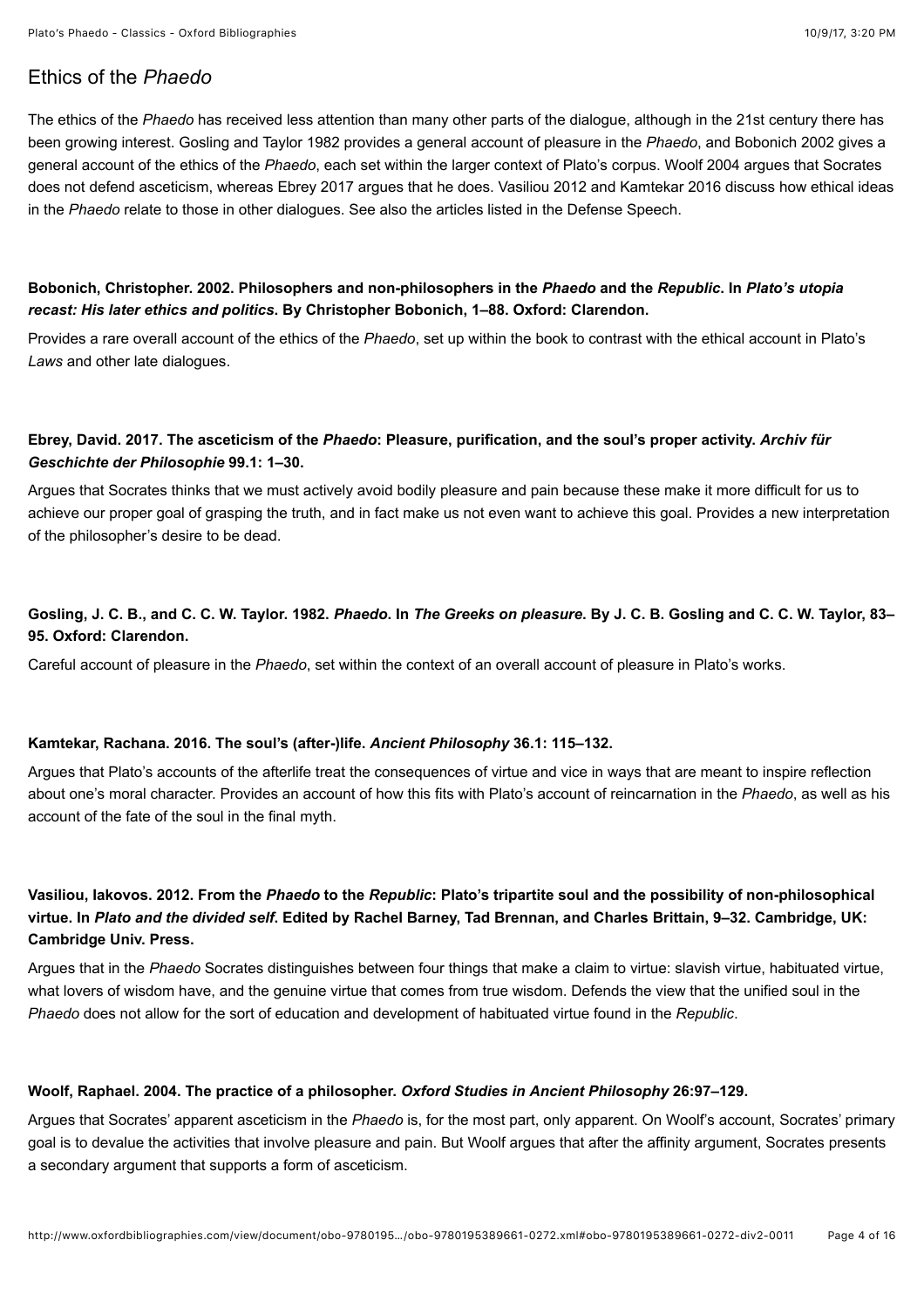# <span id="page-4-4"></span>Forms in the *Phaedo*

The *Phaedo* contains one of Socrates' longest and most developed discussions of forms. Forms are discussed in the Defense [Speech, Recollection Argument, Affinity Argument, Autobiographical Section, and the Final Immortality Argument. Irwin 1999](#page-7-1) situates Plato's discussion of forms in the *Phaedo* within his view of forms in the early and middle dialogues. The account in [Nehamas 1975](#page-4-1) is one of the most discussed and influential in modern scholarship. [Devereux 1994](#page-4-2) addresses whether Plato accepts immanent forms in the *Phaedo*, and [Herrmann 2007](#page-4-3) provides a philological examination of Plato's terms for forms. See also the separate *Oxford Bibliographies* in Classics article ["Plato's Metaphysics.](http://www.oxfordbibliographies.com/view/document/obo-9780195389661/obo-9780195389661-0160.xml)"

## <span id="page-4-2"></span>**Devereux, David T. 1994. Separation and immanence in Plato's theory of forms.** *Oxford Studies in Ancient Philosophy* **12:63–90.**

Argues that Socrates is committed to "inherent" forms in the *Phaedo* (i.e., that in addition to the form of largeness, there is also within each large thing an inherent form of largeness). Addresses the related question of whether he thinks of forms as "separate."

#### <span id="page-4-3"></span>**Herrmann, Fritz-Gregor. 2007.** *Words & ideas: The roots of Plato's philosophy***. Swansea, UK: Classical Press of Wales.**

Provides a philological study of the key terms Plato uses to describe forms in the *Phaedo*, such as *eidos*, *idea*, *ousia*, and *methechein*. The most valuable feature of the work is that it gathers together the pre-Platonic uses of these key terms, drawing from the full range of Greek texts.

## <span id="page-4-0"></span>**Irwin, Terence. 1999. The theory of forms. In** *Plato 1: Metaphysics and epistemology***. Edited by Gail Fine, 143–170. Oxford Readings in Philosophy. Oxford: Oxford Univ. Press.**

A general account that situates Plato's discussion of forms in the *Phaedo* within his early- and middle-period dialogues. Builds toward Irwin's interpretation of the so-called compresence of opposites (the view that sensible things are both *F* and un-*F*). A good place to start.

# <span id="page-4-1"></span>**Nehamas, Alexander. 1975. Plato on the imperfection of the sensible world.** *American Philosophical Quarterly* **12.2: 105– 117.**

Classic statement of a now-popular approach to understanding why Plato is committed to "self-predication" (i.e., the claim that "Equality is equal" or "Justice is just"). On Nehamas's account in this article, Socrates is saying that justice is essentially just. Develops ideas found in earlier scholarship, including [Gosling 1965](#page-8-1) (cited in [Recollection Argument](#page-8-0)).

## <span id="page-4-5"></span>Religion and Pythagoreanism in the *Phaedo*

There are a number of references to Pythagorean ideas in the *Phaedo*, along with people and places associated with Pythagoreans. [Burnet 1911](#page-1-4) (cited in [Editions, Translations, and Commentaries](#page-1-7)) is an example of the older approach to Plato's connection to Pythagoreanism, which was very credulous of reports on Pythagoreans. For many decades, scholars swung to the other extreme, denying that we could make much of Plato's Pythagorean references. The groundbreaking [Huffman 1993](#page-5-0) is an example of the newer, more critical approach, which still allows for positive claims to be made about Pythagorean views. Carl Huffman examines our evidence about Philolaus, who is mentioned early in the dialogue (61e). [Betegh 2014](#page-5-1) provides a nuanced account of how to think about Pythagoreanism and Orphism; [Horky 2013](#page-5-2) discusses in general how Plato relates to Pythagoreanism. For more on the connections to Orphism and Pythagoreanism in the dialogue, see also [Ebert 2004](#page-1-5) (cited in [Editions, Translations, and Commentarie](#page-1-7)[s\), E](#page-5-3)[brey 2017](#page-3-3) [\(cited in E](#page-5-3)[thics of the](#page-3-6) *Phaedo*), [Sedley 1995](#page-6-1) (cited in Literary Elements and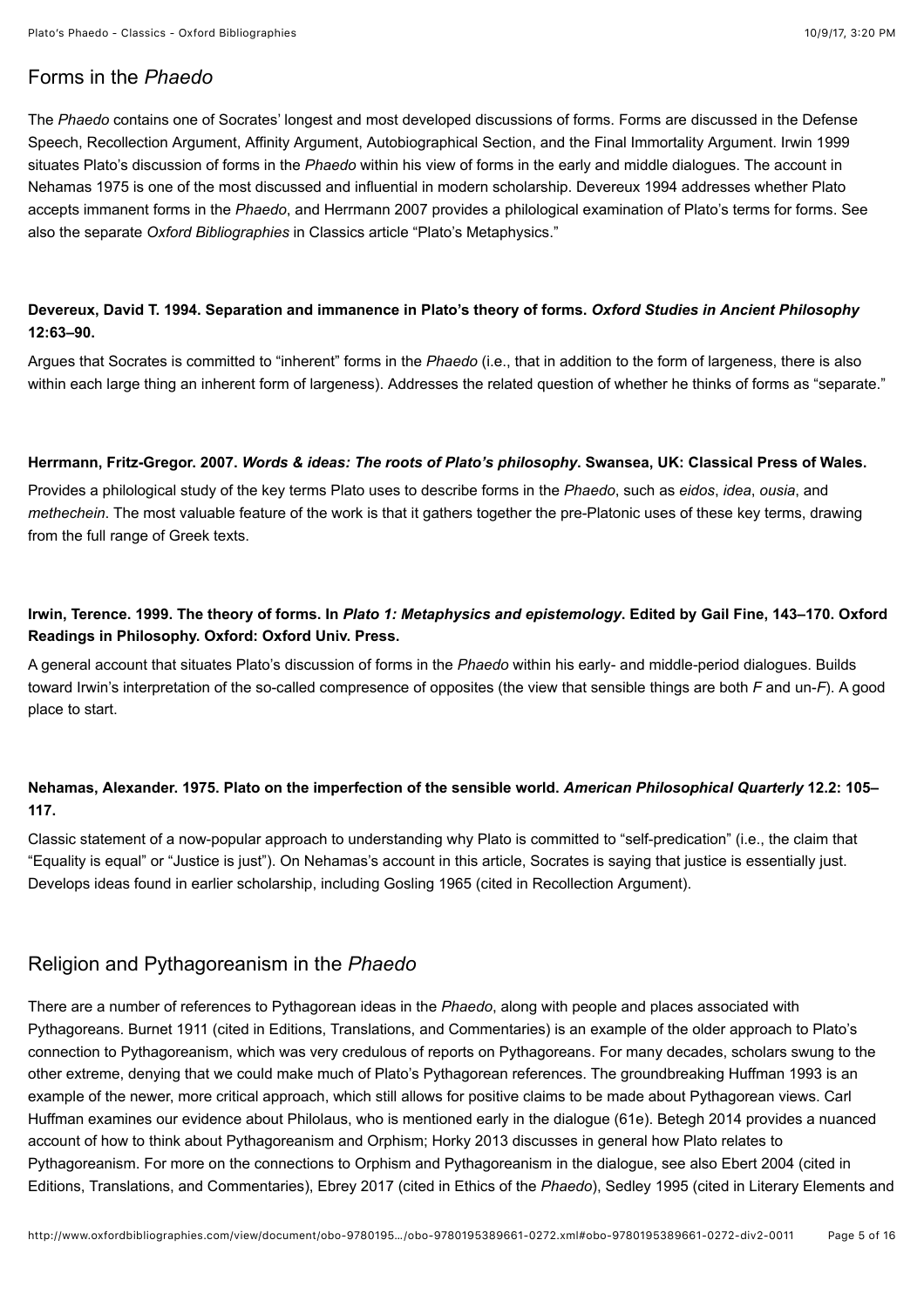[Characters\), Ebert 2001 \(cited in Opening of the Dialogue\), Kingsley 1995 and Betegh 2006 \(cited in the Myth\), and Crooks 1998](#page-5-3) (cited in the [Death Scene\)](#page-13-1). [Morgan 2010](#page-5-4) and [Kamen 2013](#page-13-0) (the latter cited in the [Death Scene\)](#page-13-1) bring out other, non-Orphic and non-Pythagorean religious ideas in the *Phaedo*.

## <span id="page-5-1"></span>**Betegh, Gábor. 2014. Pythagoreans, Orphism, and Greek religion. In** *A history of Pythagoreanism***. Edited by Carl A. Huffman, 149–166. Cambridge, UK: Cambridge Univ. Press.**

A nuanced introduction to how Pythagoreans and Orphism relate to Greek religion more broadly. Nicely illustrates the way that contemporary scholars are viewing the relation between Pythagoreans and Orphism, and the amount of variety that existed within the Pythagorean communities.

#### <span id="page-5-2"></span>**Horky, Phillip Sidney. 2013.** *Plato and Pythagoreanism***. Oxford: Oxford Univ. Press.**

The book as a whole argues that the mathematical Pythagoreans, such as Philolaus, were trying to provide explanations for the things taken to be facts by the Pythagoreans, but that Plato and Aristotle thought their explanations were insufficient or methodologically unsound. Chapter 5 discusses the [Autobiographical Section](#page-10-0) of the *Phaedo*, arguing that Socrates is drawing on and responding to Pythagorean growth arguments in developing his notion of number.

#### <span id="page-5-0"></span>**Huffman, Carl A. 1993.** *Philolaus of Croton: Pythagorean and Presocratic***. Cambridge, UK: Cambridge Univ. Press.**

A groundbreaking, comprehensive work that carefully presents a new collection of Philolaus's fragments and offers a sober account of what we can reconstruct of Philolaus's views.

## <span id="page-5-4"></span>**Morgan, Kathryn A. 2010. The voice of authority: Divination and Plato's** *Phaedo***.** *Classical Quarterly* **60.1: 63–81.**

Argues that Socrates in the *Phaedo* provides a reinterpretation of how divination works. According to Morgan, Socrates takes up cryptic comments, much as he does with the Delphic Oracle's pronouncement in the *Apology*, and shows how they reveal important philosophical truths.

# <span id="page-5-3"></span>Literary Elements and Characters

The *Phaedo* is one of Plato's literary masterpieces. The classic place to start is [Dorter 1982](#page-0-1) (cited in [General Overviews\)](#page-0-2). Nails [2002 provides a general resource on the people in Plato's dialogues, while Sedley 1995 discusses the main interlocutors in the](#page-6-4) dialogue, and [Boys-Stones 2004](#page-5-5) discusses the narrator, Phaedo. [Jansen 2013](#page-5-6) discusses the overall drama of the dialogue. See also [Rowe 1993](#page-2-2) (cited in [Editions, Translations, and Commentaries\)](#page-1-7) and the sections [Opening of the Dialogue](#page-6-3), the [Myth](#page-12-2), and the [Death Scene.](#page-13-1)

#### <span id="page-5-5"></span>**Boys-Stones, George. 2004. Phaedo of Elis and Plato on the soul.** *Phronesis* **49.1: 1–23.**

Examines our evidence of the historical Phaedo, who was himself an author of Socratic dialogues. Argues that Phaedo thought that the soul is able to master the body, but the soul cannot change the body's nature. Suggests that Plato chose to make Phaedo the narrator in part because Phaedo's own views are close to those that Plato wants to emphasize and explore in the *Phaedo*.

#### <span id="page-5-6"></span>**Jansen, Sarah. 2013. Plato's** *Phaedo* **as a pedagogical drama.** *Ancient Philosophy* **33.2: 333–352.**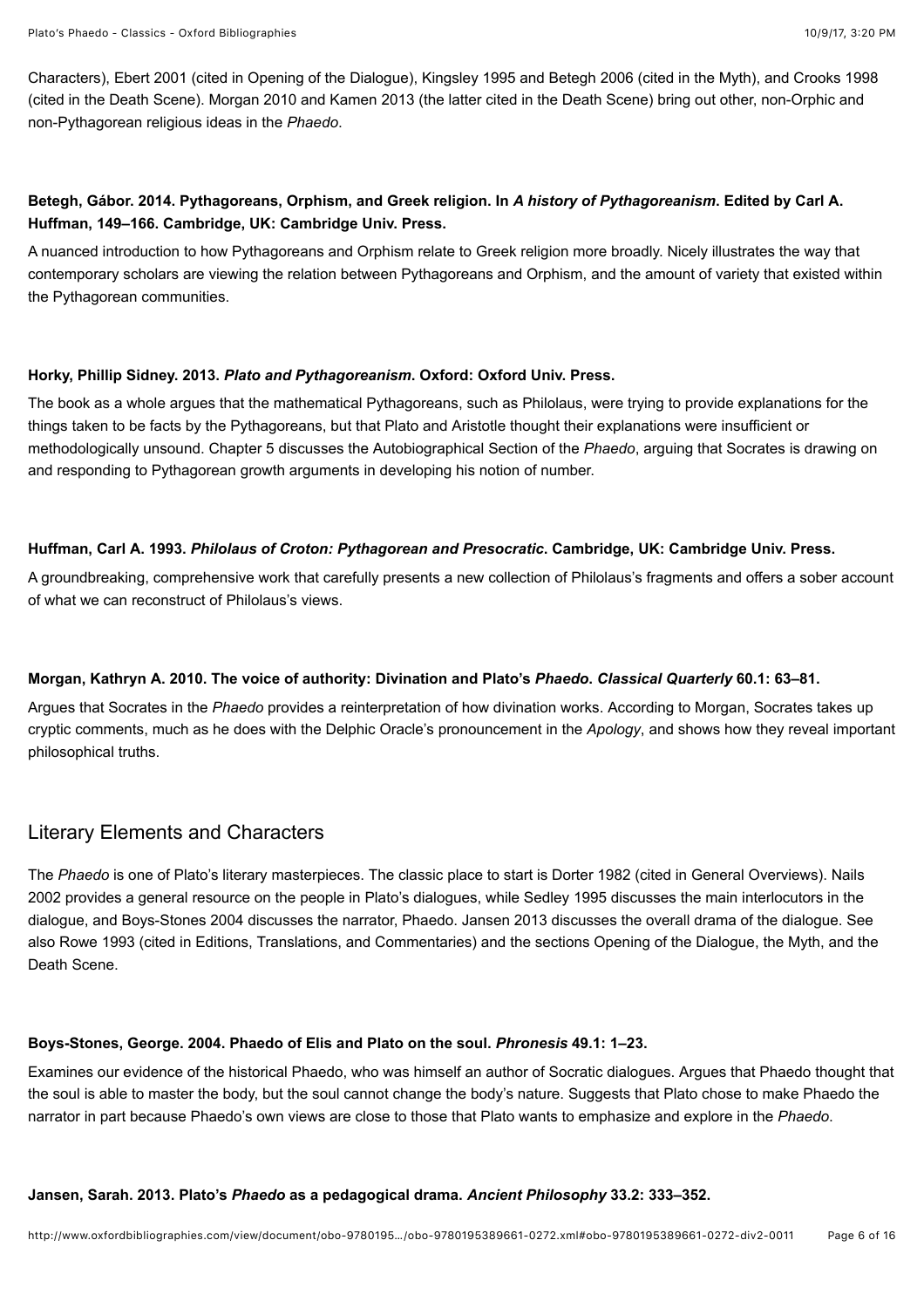Provides a general account of drama and argues that the *Phaedo* is a drama that aims to change the character of the audience so that they pursue philosophy.

#### <span id="page-6-4"></span>**Nails, Debra. 2002.** *The people of Plato: A prosopography of Plato and other Socratics***. Indianapolis, IN: Hackett.**

An indispensable resource, providing a basic account of what we know about each person mentioned in Plato's dialogues.

## <span id="page-6-1"></span>**Sedley, David. 1995. The dramatis personae of Plato's** *Phaedo***. In** *Philosophical dialogues: Plato, Hume and Wittgenstein***. Edited by Timothy J. Smiley, 3–26. Proceedings of the British Academy 85. Oxford: Oxford Univ. Press.**

Classic article that argues that Simmias and Cebes should be clearly distinguished as interlocutors. One central thesis is that Socrates is showing Simmias and Cebes that the only satisfying way to reach Pythagorean views is by using Platonic ideas.

# <span id="page-6-0"></span>**Discussions of Particular Parts of the Dialogue**

[Those interested in a particular part of the dialogue should also consult the general books and commentaries mentioned in General](#page-0-2) Overviews and [Editions, Translations, and Commentaries](#page-1-7). Some parts of the *Phaedo* have a massive secondary literature, whereas other parts are relatively neglected. In the former case, the bibliography is simply a starting point for exploration.

# <span id="page-6-3"></span>Opening of the Dialogue

The opening of the dialogue (57a–61c) starts in the outer frame and then quickly turns to Socrates discussing his dreams and [poetry.](#page-0-2) [Burnyeat 1997](#page-6-5)[,](#page-0-2) [Betegh 2009](#page-6-6)[, and E](#page-0-2)[bert 2001](#page-6-2) [each discuss a different aspect of the opening.](#page-0-2) [Dorter 1982](#page-0-1) [\(cited in General](#page-0-2) [Overviews\) examines the way that Socrates is made to parallel Theseus.](#page-5-3) [Boys-Stones 200](#page-5-5)[4 and](#page-5-3) [Sedley 1995](#page-6-1) [\(both cited in Literary](#page-5-3) Elements and Characters) discuss Phaedo as a narrator and the importance of the early mentions of Greek geography, respectively. [Kamen 2013](#page-13-0) (cited in the [Death Scene](#page-13-1)) discusses the importance of Phaedo and Aesop both being freed slaves, and how this fits within the later discussions of slavery in the dialogue.

## <span id="page-6-6"></span>**Betegh, Gábor. 2009. Tale, theology and teleology in the** *Phaedo***. In** *Plato's myths***. Edited by Catalin Partenie, 77–100. Cambridge, UK: Cambridge Univ. Press.**

Notes that when Socrates constructs a fable for Aesop, he provides a non-mythological claim and then its mythological version. Uses this to provide a general account of Plato's etiological myths and then argues that this sheds light on the autobiographical section of the *Phaedo*.

#### <span id="page-6-5"></span>**Burnyeat, Myles F. 1997. First words: A valedictory lecture.** *Proceedings of the Cambridge Philological Society* **43:1–20.**

Argues that the beginnings of Platonic dialogues are frequently an image of the philosophical ideas found within them. Discusses the fact that the first word of the *Phaedo* is "itself" (*autos*), a term that plays a central role in the dialogue: Socrates discusses at length what the soul does itself, as well as equality itself, beauty itself, and, in general, the forms themselves.

#### <span id="page-6-2"></span>**Ebert, Theodor. 2001. Why is Evenus called a philosopher at** *Phaedo* **61c?** *Classical Quarterly* **51.2: 423–434.**

Argues that Evenus was likely a Pythagorean and that the term "philosopher" was used by Pythagoreans to refer to themselves.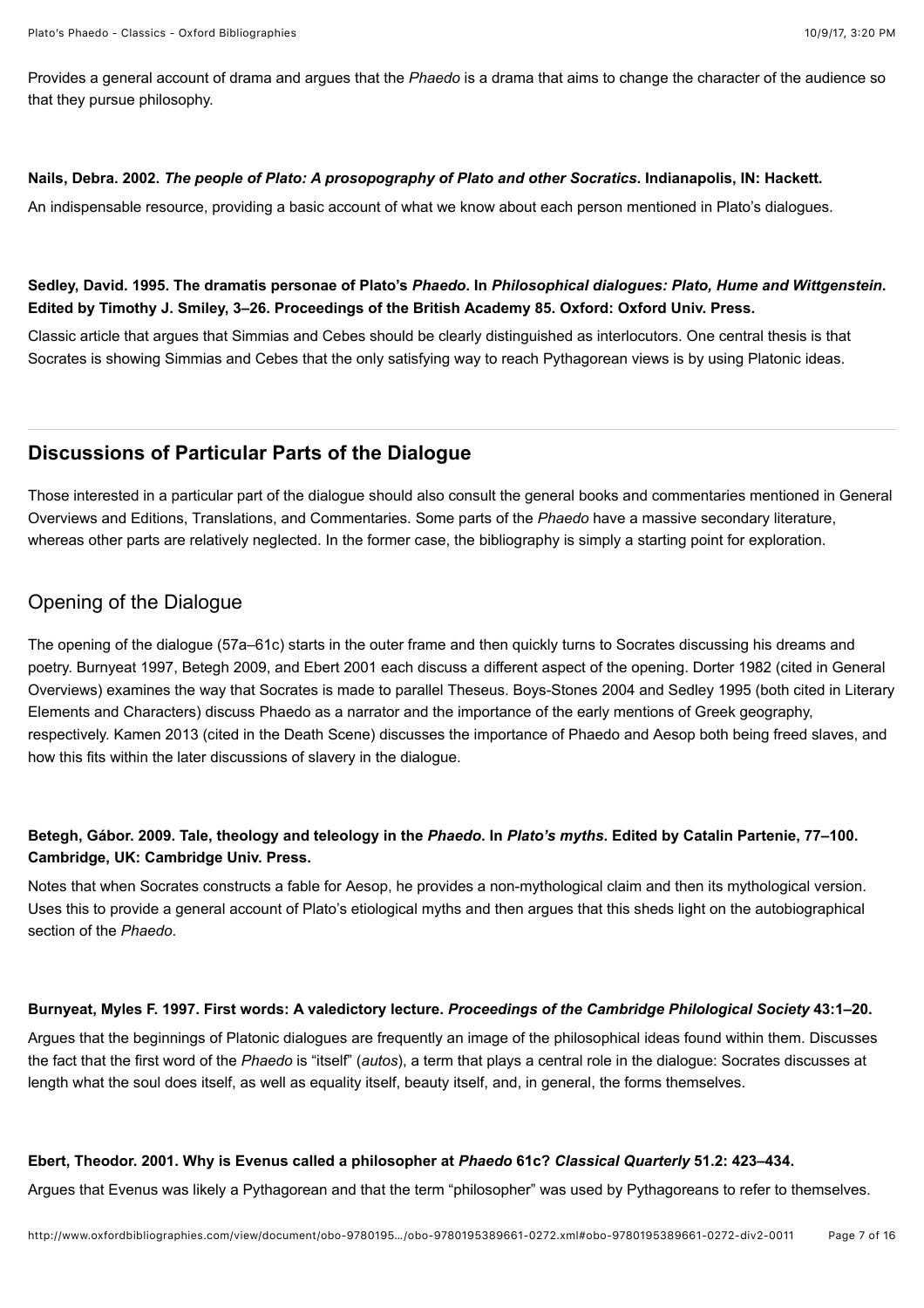Plato's Phaedo - Classics - Oxford Bibliographies 10/9/17, 3:20 PM

Concludes that Socrates is asking whether Evenus is a Pythagorean, and that Socrates then argues that Evenus is not living up to the Pythagorean ideals.

# <span id="page-7-1"></span>The Defense Speech

Socrates' first argument in the dialogue is that suicide is generally prohibited; he then turns to defending himself against the charge that he is too accepting of his death (61c–69e). Most discussions of this part of the dialogue also discuss Socrates' ethical account that comes after the affinity argument and so are found in [Ethics of the](#page-3-6) *Phaedo*. [Warren 2001](#page-7-2) and [Cooper 1989](#page-14-0) (the latter cited in [Ancient Reception of the](#page-14-1) *Phaedo*) discuss Socrates' arguments against suicide, and [Weiss 1987](#page-7-3), [Sedley 2014,](#page-7-4) and [Vasiliou 2012](#page-3-4) (the last cited in [Ethics of the](#page-3-6) *Phaedo*) discuss the famous "exchange passage." [Pakaluk 2003](#page-7-0) argues that the defense speech argues for a claim relied on in the subsequent immortality arguments.

#### <span id="page-7-0"></span>**Pakaluk, Michael. 2003. Degrees of separation in the** *Phaedo***.** *Phronesis* **48.2: 89–115.**

Defends the view that in order to appreciate Socrates' immortality arguments, we must recognize that Socrates accepts "substance dualism" in the defense speech. Provides an account of this as playing a pivotal role in the overall dialogue.

# <span id="page-7-4"></span>**Sedley, David. 2014. The unity of virtue after the** *Protagoras***. In** *Unité et origine des vertus dans la philosophie ancienne***. Edited by Bernard Collette-Dučić and Sylvain Delcomminette, 65–90. Cahiers de Philosophie Ancienne 23. Brussels: Editions Ousia.**

A short but excellent discussion of the exchange passage within a larger discussion of the unity of virtue.

#### <span id="page-7-2"></span>**Warren, James. 2001. Socratic suicide.** *Journal of Hellenic Studies* **121:91–106.**

Provides an account of how Socrates' arguments against suicide are compatible with his claim that the true philosopher desires to be dead, and, more broadly, with Socrates' claims in the defense speech.

## <span id="page-7-3"></span>**Weiss, Roslyn. 1987. The right exchange:** *Phaedo* **69a6–c3.** *Ancient Philosophy* **7:57–66.**

Classic discussion of the exchange passage. Argues that Socrates allows for virtue without wisdom and that the ascetic reading of the passage is incorrect.

# Cyclical Argument

The first of Socrates' immortality arguments (69e–72d). There has not been much scholarly discussion of it, but it is discussed in the books and commentaries listed in [General Overviews](#page-0-2) and [Editions, Translations, and Commentaries](#page-1-7). [Gallop 1982](#page-7-5) focuses more on how it functions as an argument for immortality; [Sedley 2012](#page-8-2), on its account of change.

## <span id="page-7-5"></span>**Gallop, David. 1982. Plato's "cyclical argument" recycled.** *Phronesis* **27.3: 207–222.**

Responds to a criticism by Jonathan Barnes of Gallop's reading of the cyclical argument in Gallop's commentary. Argues that the cyclical argument genuinely is supposed to establish the immortality of the soul, and provides an account of how the argument fits within the context of the dialogue as a whole.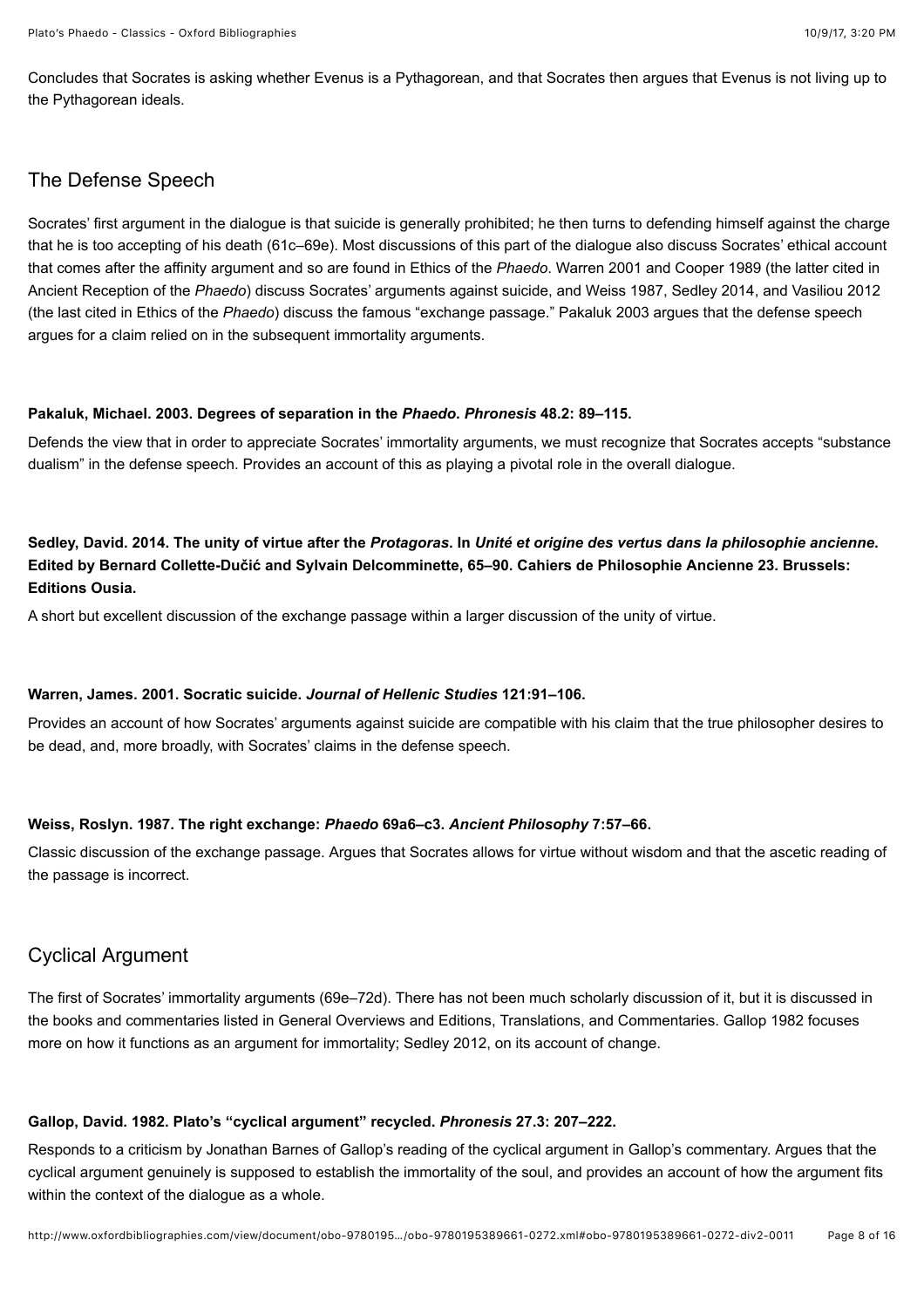# <span id="page-8-2"></span>**Sedley, David. 2012. Plato's theory of change at** *Phaedo* **70–71. Paper presented at a symposium held 3–7 June 2009 in Delphi, Greece. In** *Presocratics and Plato: A Festschrift at Delphi in honor of Charles H. Kahn***. Edited by Richard Patterson, Vassilis Karasmanis, and Arnold Hermann, 147–163. Las Vegas, NV: Parmenides.**

Argues (1) that the cyclical argument is worth considering as what is perhaps the earliest account of the logic of change, and (2) that Socrates is trying to show the scientific respectability of belief in Hades and the Pythagorean and Orphic ideas about reincarnation. Develops an interesting account of opposites as converse contraries.

# <span id="page-8-0"></span>Recollection Argument

The recollection argument (72d–77d) has perhaps the largest literature of any argument in ancient Greek philosophy. Some scholars think that it provides one of Socrates' only arguments for the existence of forms; whether or not this is correct, it is important for understanding Platonic epistemology, and its complexity leads to a number of interesting interpretive questions. It is hard to find a discussion of Plato's forms that does not discuss it at least briefly; it is discussed at length in [Irwin 1999](#page-4-0) and [Nehamas 1975](#page-4-1) (both cited in [Forms in the](#page-4-4) *Phaedo*). [Ackrill 1973](#page-8-3) and [Gosling 1965](#page-8-1) are classic articles that started the current debates, [Scott 1999](#page-8-4) raises an important alternate reading of recollection, and [Kelsey 2000](#page-8-5) and [Sedley 2007](#page-9-1) are interesting and provocative more-recent articles on the topic.

# <span id="page-8-3"></span>**Ackrill, J. L. 1973.** *Anamnesis* **in the** *Phaedo***: Remarks on 73c–75c. In** *Exegesis and argument: Studies in Greek philosophy presented to Gregory Vlastos***. Edited by Edward N. Lee, Alexander P. D. Mourelatos, and Richard M. Rorty, 177–195. Assen, The Netherlands: Van Gorcum.**

Provides a close reading of the passage and raises a number of influential puzzles about it.

#### <span id="page-8-1"></span>**Gosling, J. C. B. 1965. Similarity in** *Phaedo* **73b seq.** *Phronesis* **10.2: 151–161.**

Argues that Socrates is not saying that the equal sticks are deficiently equal, or less equal than equality itself. Develops a general account of what is involved in the process of recollection.

## <span id="page-8-5"></span>**Kelsey, Sean. 2000. Recollection in the** *Phaedo***.** *Proceedings of the Boston Area Colloquium in Ancient Philosophy* **16:91– 121.**

Maintains, contrary to the more-recent scholarly tendency, that Socrates does hold onto a doctrine of "transcendent" forms. Develops the view that the recollection argument starts from the assumption that forms exist, and then argues that they must be transcendent.

## <span id="page-8-4"></span>**Scott, Dominic. 1999. Platonic recollection. In** *Plato 1: Metaphysics and epistemology***. Edited by Gail Fine, 93–124. Oxford Readings in Philosophy. Oxford: Oxford Univ. Press.**

An extract from his book that discusses recollection in the *Meno*, *Phaedo*, and *Phaedrus*. Argues against the "Kantian" interpretation that recollection is involved in all of our judgments, and instead in favor of the view that recollection is supposed to be a philosophical accomplishment.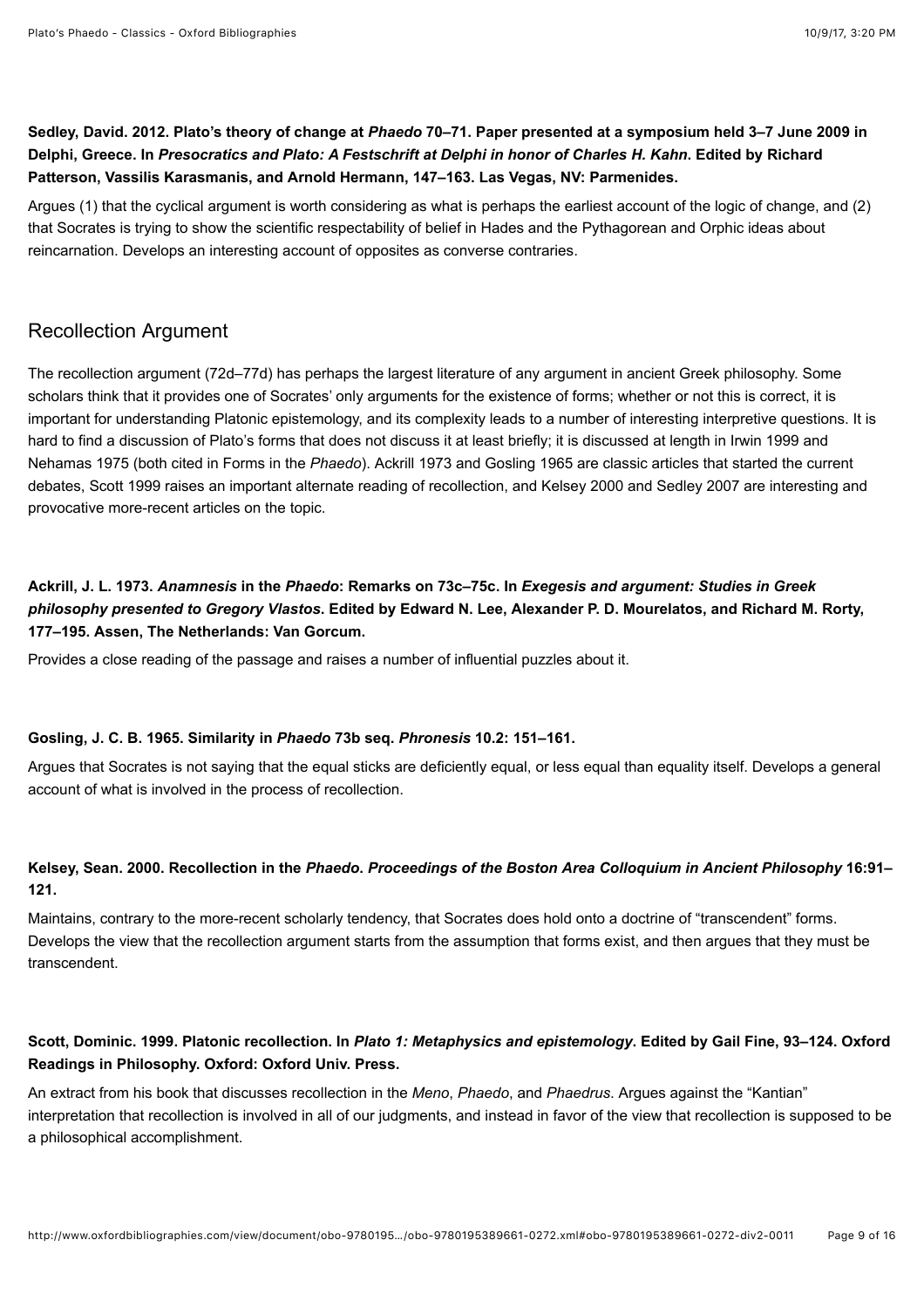## <span id="page-9-1"></span>**Sedley, David. 2007. Equal sticks and stones. In** *Maieusis: Essays in ancient philosophy in honour of Myles Burnyeat***. Edited by Dominic Scott, 68–86. Oxford: Oxford Univ. Press.**

A close commentary on the most discussed section of the text, 74a9–c6, where Socrates distinguishes the equal sticks from equality itself. Among other things, argues for the reading found in two of the three families of manuscripts, according to which Socrates is saying that equal sticks appear equal *at one time* and unequal *at another*.

# <span id="page-9-0"></span>Affinity Argument

[Like the cyclical argument, the affinity argument \(77d–80b\) has not received much scholarly attention.](#page-9-3) [Apolloni 199](#page-9-2)[6 and Lorenz](#page-9-3) 2009 discuss what it tells us about the nature of the soul. [Irwin 1999](#page-4-0) (cited in [Forms in the](#page-4-4) *Phaedo*) and [Mann 2000](#page-9-4) examine what it tells us about the forms. After the argument (80b–84b), Socrates returns to many of the ethical claims he made earlier in the defense speech. Passages from this section are discussed in each of the entries listed under [Ethics of the](#page-3-6) *Phaedo*.

## <span id="page-9-2"></span>**Apolloni, David. 1996. Plato's affinity argument for the immortality of the soul.** *Journal of the History of Philosophy* **34.1: 5–32.**

Provides a close reading of the argument, defending the view that it is much stronger than has been supposed and that it anticipates some modern arguments for dualism. Discusses also Simmias's and Cebes's responses to the argument.

# <span id="page-9-3"></span>**Lorenz, Hendrik. 2009. [Ancient theories of soul](https://plato.stanford.edu/entries/ancient-soul/). In** *The Stanford encyclopedia of philosophy***. Edited by Edward N. Zalta. Stanford, CA: Stanford Univ.**

A general article on ancient theories of the soul that contains a significant discussion of the affinity argument. First published in 2003.

# <span id="page-9-4"></span>**Mann, Wolfgang-Rainer. 2000.** *The discovery of things: Aristotle's* **Categories** *& their context***. Princeton, NJ: Princeton Univ. Press.**

See in particular Part II ("Plato's Metaphysics and the Status of Things"), sections 7–9. Discusses the affinity argument as part of a general account of forms and participants in Plato's work. Focuses on Plato's claim that forms are uniform (*monoeides*) and sensible things are multiform (*polueides*). Argues that Plato is drawing on an Anaxagorean model of participation. For that idea, see also [Furley 1976](#page-11-1) (cited in [Autobiographical Section](#page-10-0)).

# Objections, Misology, and the Soul as a Harmony

Simmias and Cebes each raise objections to the affinity argument. After stating their objections, Socrates tells them to avoid being misologues—haters of argument, analogous to misanthropes. Then he argues against Simmias's proposal that the soul is like a harmony. This stretch of text (84c–95e) is another that is relatively underexplored, although more recently there have been a few articles on misology, including [Woolf 2007](#page-10-1) and [Miller 2015](#page-10-2). [Taylor 1983](#page-10-3) is a rare article on Simmias's proposal that the soul is like a harmony; it is criticized in [Young 2013.](#page-10-4) [Sedley 1995](#page-6-1) (cited in [Literary Elements and Characters\)](#page-5-3) argues that Philolaus held that the [soul is a harmony and that Plato is suggesting that this view is incompatible with Philolaus's Pythagorean commitments. Caston](#page-14-2) 1997 and [Warren 2006](#page-15-0) (both cited in [Ancient Reception of the](#page-14-1) *Phaedo*) examine the *Phaedo*'s discussion of the soul being like a harmony in their accounts of later ancient responses to this part of the *Phaedo*.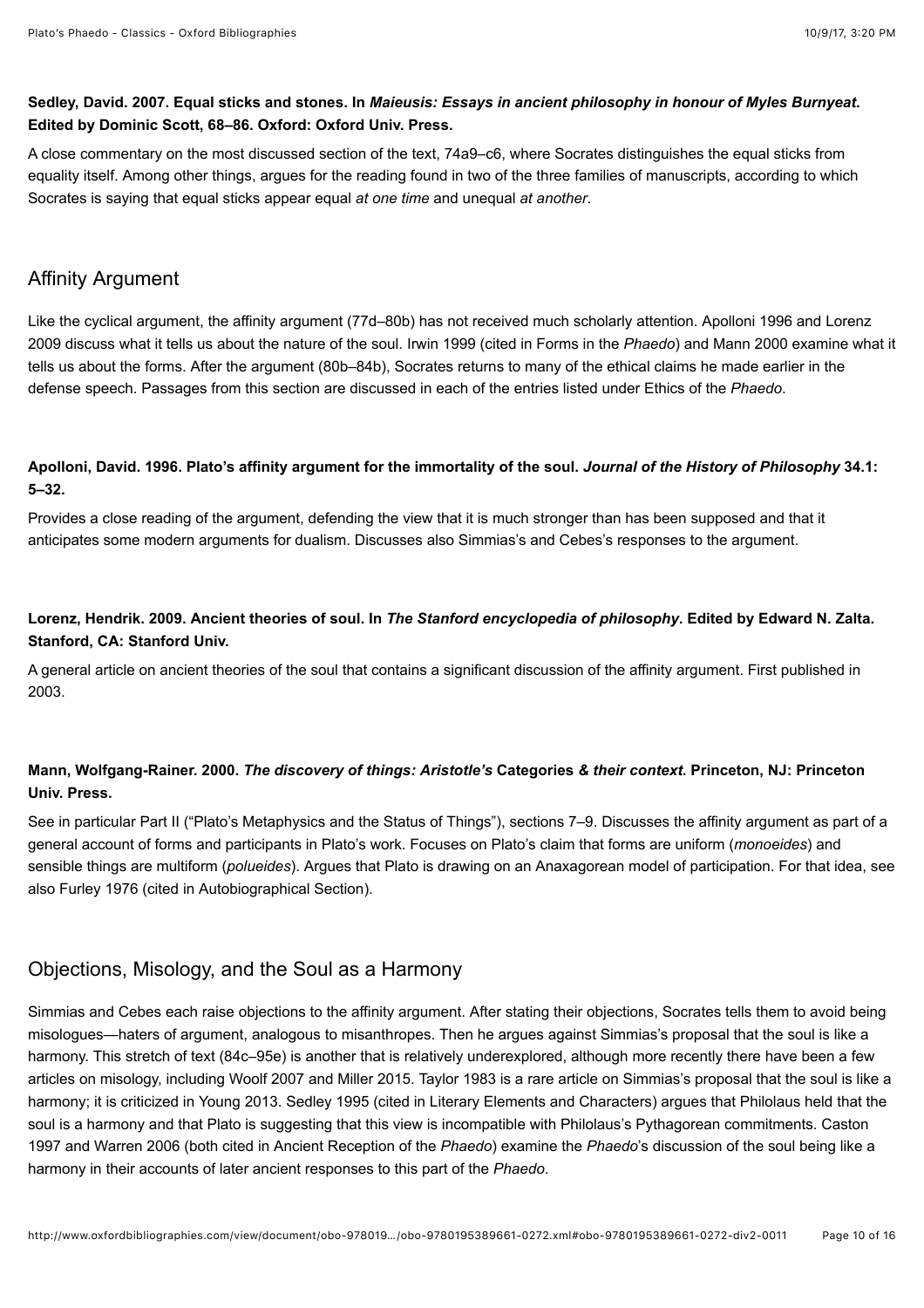#### <span id="page-10-2"></span>**Miller, Thomas. 2015. Socrates' warning against misology (Plato,** *Phaedo* **88c–91c).** *Phronesis* **60.2: 145–179.**

Argues that Socrates presents misologists as protoskeptics, and that Socrates has some sympathy for their views. Ends with an account of how the misologists' view relates to the later ancient skeptics.

## <span id="page-10-3"></span>**Taylor, C. C. W. 1983. The arguments in the** *Phaedo* **concerning the thesis that the soul is a** *harmonia***. In** *Essays in ancient Greek philosophy***. Vol. 2. Edited by John P. Anton and Anthony Preus, 217–231. Albany: State Univ. of New York Press.**

Argues that Socrates does not distinguish between three possible meanings of the claim that the soul is a *harmonia*. Carefully works through each of Socrates' objections.

#### <span id="page-10-1"></span>**Woolf, Raphael. 2007. Misology and truth.** *Proceedings of the Boston Area Colloquium in Ancient Philosophy* **23:1–16.**

Discusses misology within the larger context of Plato's attitude toward truth in the *Phaedo*. Distinguishes between Simmias's view of truth, Socrates' view, and the position Socrates attributes to philosophers. Argues that Socrates is not committed to truth for its own sake but instead is committed to the truth of the states of affairs that he values.

#### <span id="page-10-4"></span>**Young, Douglas. 2013. Soul as structure in Plato's** *Phaedo***.** *Apeiron* **46.4: 469–498.**

Targets those accounts such as [Taylor 1983](#page-10-3) that see a conflict between (a) Socrates' arguments against the soul being like a *harmonia* and (b) Socrates' acceptance of tripartition in the *Republic*. Argues that according to the *harmonia* theory the soul is a structure, whereas according to the tripartition theory the soul is something that *has* a structure.

# <span id="page-10-0"></span>Autobiographical Section

Socrates' intellectual autobiography (95e–102a) raises a number of hotly debated topics: how Socrates thinks of *aitiai* (typically translated as "causes," although this is called into question in [Vlastos 1969](#page-11-2)), the relation between causation and the good, Socrates' rejection of material causes, whether Socrates' second sailing is supposed to be a "second best," the method of hypothesis, and forms as causes. There is a substantial literature on each of these topics; thus, these articles are simply a place to start. For the debate about how Socrates thinks of *aitiai*, and how to understand forms as causes, see [Vlastos 1969](#page-11-2) and Sedley [1998, continued in Menn 2010 and Ebrey 2014. For the question of how to understand the method of hypothesis, see Robinson](#page-11-3) 1953, [Kanayama 2000,](#page-11-6) and [Bailey 2005.](#page-10-6) For Socrates' appropriation of Anaxagoras, see [Furley 1976](#page-11-1) along with [Mann 2000](#page-9-4) (the latter cited in [Affinity Argument](#page-9-0)). See also [Betegh 2006](#page-12-1) and [Sedley 1989](#page-13-3) (both cited in the [Myth](#page-12-2)), which argue that Socrates' myths illustrate how *nous* (reason) could operate as a cause.

#### <span id="page-10-6"></span>**Bailey, D. T. J. 2005. Logic and music in Plato's** *Phaedo***.** *Phronesis* **50.2: 95–115.**

Begins with a clear description of the difficulty interpreting the method of hypothesis in the *Phaedo*. Argues that the solution is to be found in Socrates' idea of claims harmonizing (*sumphonein*), and provides an account of this that draws on contemporary philosophy of science.

#### <span id="page-10-5"></span>**Ebrey, David. 2014. Making room for matter: Material causes in the** *Phaedo* **and the** *Physics***.** *Apeiron* **47.2: 245–265.**

Argues that Socrates rejects "material" causes such as bones and sinews not because these are not teleological, but instead because they would do as good of a job explaining one effect as their opposite. Goes on to argues that Socrates is committed to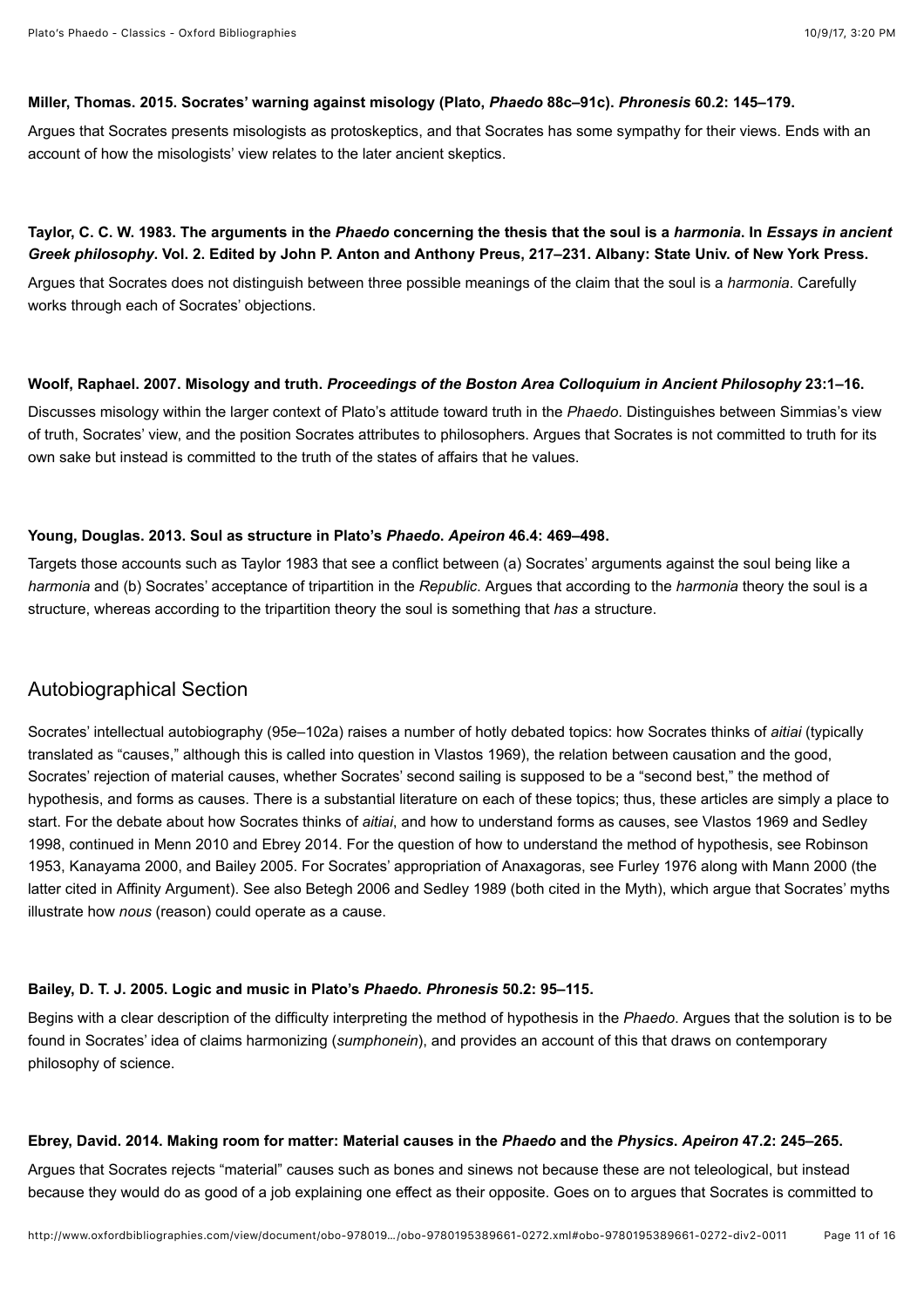this requirement about opposites because he is committed to there being only one cause for each thing to be explained.

#### <span id="page-11-1"></span>**Furley, David J. 1976. Anaxagoras in response to Parmenides. In** *Special issue: New essays on Plato and the pre-Socratics***.** *Canadian Journal of Philosophy* **6.S2: 61–85.**

Considers Anaxagoras's idea that ordinary sensible things have a share of the ontologically basic pure stuffs. Argues that this serves as a model for Plato's idea that sensible things have a share of the forms.

## <span id="page-11-6"></span>**Kanayama, Yahei. 2000. The methodology of the second voyage and the proof of the soul's indestructibility in Plato's** *Phaedo***.** *Oxford Studies in Ancient Philosophy* **18:41–100.**

Provides a detailed account of Socrates' method in his second voyage, including a long discussion of the method of hypothesis, arguing that this method is applied in the final immortality argument. Also argues that in general in ancient literature, and in particular here, the term "second voyage" referred to a more laborious attempt to get to the same destination, not to a second best.

## <span id="page-11-4"></span>**Menn, Stephen. 2010. On Socrates' first objections to the physicists (***Phaedo* **95 E 8–97 B 7).** *Oxford Studies in Ancient Philosophy* **38:37–68.**

Considers why Socrates is puzzled by the initial proposed causes that he discusses early in his autobiography. Maintains that Socrates is drawing on Epicharmus's growth arguments to raise puzzles about how there can be identity through time despite [change. Argues both against](#page-4-5) [Vlastos 1969](#page-11-2) [and S](#page-4-5)[edley 199](#page-11-3)[8. See H](#page-4-5)[orky 2013](#page-5-2) [\(cited in Religion and Pythagoreanism in the](#page-4-5) *Phaedo*) for another argument that Socrates is engaging with Epicharmus's growth argument here.

## <span id="page-11-5"></span>**Robinson, Richard. 1953. Hypothesis in the** *Phaedo***. In** *Plato's earlier dialectic***. 2d ed. By Richard Robinson, 123–145 Oxford: Clarendon.**

Classic statement of the difficulty interpreting the method of hypothesis in the *Phaedo*. Argues that Socrates' metaphor of accord is "careless and vague," referring to different processes in different places.

#### <span id="page-11-3"></span>**Sedley, David. 1998. Platonic causes.** *Phronesis* **43.2: 114–132.**

An important account of Platonic causes, quite different from the one defended in [Vlastos 1969.](#page-11-2) Argues that in the *Phaedo* a cause is the thing responsible for a given effect. Uses this to motivate an account of like causing like and the prohibition on opposites causing opposites.

#### <span id="page-11-2"></span>**Vlastos, Gregory. 1969. Reasons and causes in the** *Phaedo***.** *Philosophical Review* **78.3: 291–325.**

Very influential article that argues that the semantic range of *aitia* is much greater than that of "cause." According to Vlastos, early in Socrates' autobiography he was interested in physical *aitiai* and confused them with logical *aitiai*. Maintains that forms are *aitiai* in the sense of logical (or logico-metaphysical) explanations.

# <span id="page-11-0"></span>The Final Immortality Argument

After Socrates and his interlocutors agree that forms are causes, Socrates discusses the forms in us and the so-called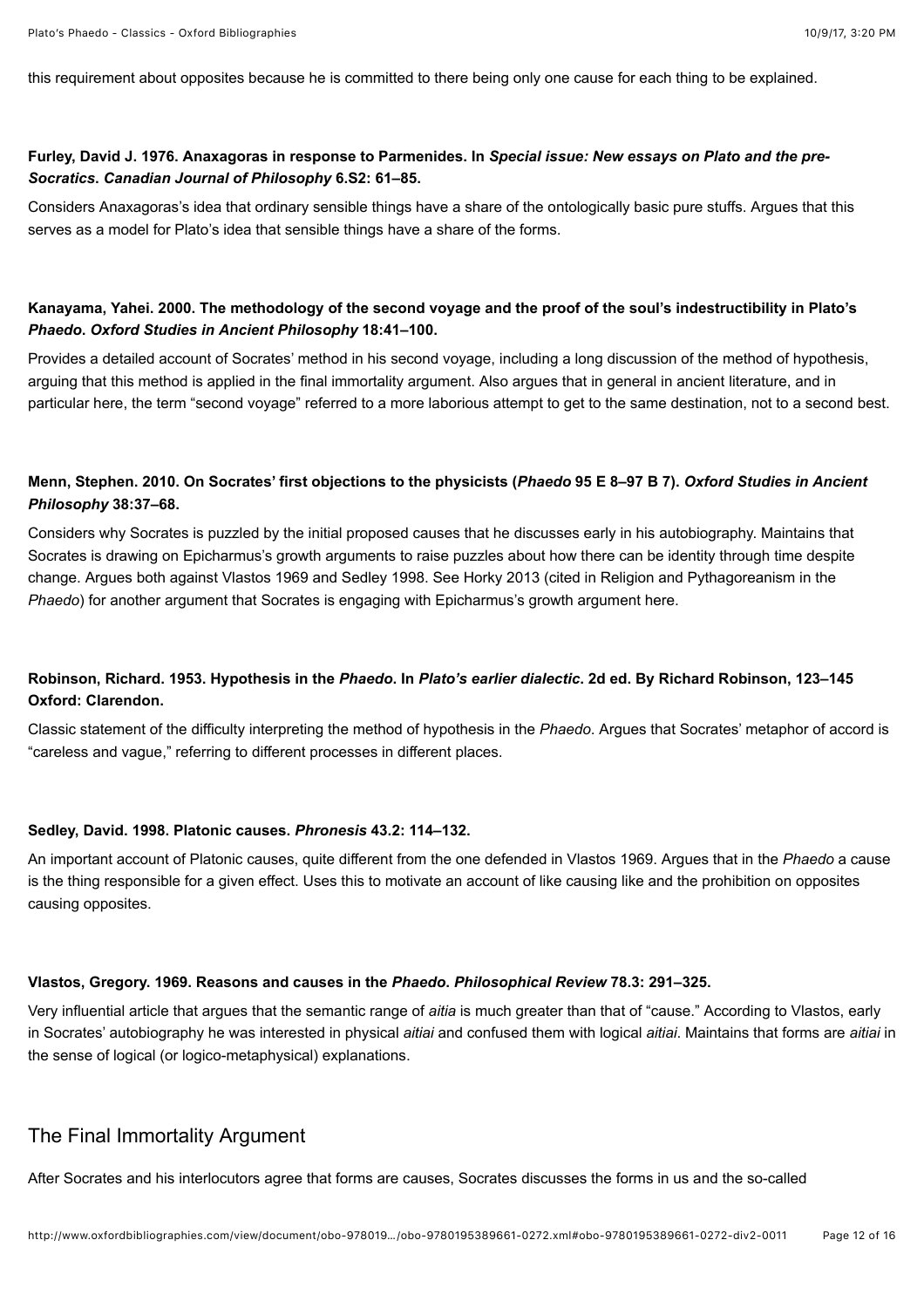sophisticated causes such as fire and fever, leading him into his final immortality argument (102b–107b). The place to start for thinking about the final immortality argument is [Frede 1978,](#page-12-3) still mostly accepted in [Denyer 2007](#page-12-4) and [Sedley 2009.](#page-12-5) For a discussion of immanent forms, see [Devereux 1994](#page-4-2) (cited in [Forms in the](#page-4-4) *Phaedo*). The classic discussion of the "sophisticated causes" is [Vlastos 1969](#page-11-2) (cited in [Autobiographical Section\)](#page-10-0), although [Denyer 2007](#page-12-4) argues we should not consider them to be causes. For an account of how the final argument draws on the earlier method of hypothesis, along with a general account of the final argument, see [Kanayama 2000](#page-11-6) (cited in [Autobiographical Section\)](#page-10-0).

## <span id="page-12-4"></span>**Denyer, Nicholas. 2007. The** *Phaedo***'s final argument. In** *Maieusis: Essays in ancient philosophy in honour of Myles Burnyeat***. Edited by Dominic Scott, 87–96. Oxford: Oxford Univ. Press.**

A general account of the final argument. Argues that things such as "fire" and "fever" need not be considered causes.

#### <span id="page-12-3"></span>**Frede, Dorothea. 1978. The final proof of the immortality of the soul in Plato's** *Phaedo* **102a–107a.** *Phronesis* **23.1: 27–41.**

Classic paper on the final immortality argument that defends it against various objections, providing a subtle reading of how it works. Frede ends with an explanation of where she thinks the argument fails.

## <span id="page-12-5"></span>**Sedley, David. 2009. Three kinds of Platonic immortality. In** *Body and soul in ancient philosophy***. Edited by Dorothea Frede and Burkhard Reis, 145–161. Berlin: De Gruyter.**

Argues that Socrates' conclusion that the soul is indestructible is not strictly part of the final argument; instead, it is part of Socrates' attempt, following completion of his demonstration of its essential immortality, to show that the soul must retreat to Hades upon death.

# <span id="page-12-2"></span>The Myth

After the final immortality argument, Socrates provides an account of the afterlife and how this relates to the nature of the earth (107c–115a). In different ways, [Partenie 2009](#page-13-4) and [Kamtekar 2016](#page-3-5) (the latter cited in [Ethics of the](#page-3-6) *Phaedo*) situate ideas in the myth within the context of Plato's other dialogues. [Kingsley 1995](#page-12-0) sees Plato as drawing directly on Pythagorean and Orphic ideas in the myth, whereas [Betegh 2006](#page-12-1) argues that Socrates is rejecting certain Orphic ideas and accepting others on the basis of which fit with his other philosophical commitments. [Sedley 1989](#page-13-3) argues that the myth illustrates the sort of teleological causes described in his autobiography.

<span id="page-12-1"></span>**Betegh, Gábor. 2006. Eschatology and cosmology: Models and problems. Paper presented at the second Symposium Praesocraticum, held 16–18 September 2004 at the Scuola Normale Superiore, Pisa, Italy. In** *La costruzione del discorso filosofico nell'età dei presocratici / The construction of philosophical discourse in the age of the Presocratics***. Edited by Maria Michela Sassi, 27–50. Pisa, Italy: Edizioni della Normale.**

Argues that in pre-Socratic cosmology there is both a "journey model" and a "portion model" of how the soul relates to the cosmos. Some Orphic fragments use a portion model to account for the afterlife, but what we find in the *Phaedo* is a journey model that is found in other fragments. Explains how the journey model better fits Socrates' philosophical commitments and how central features of the myth are a result of this model.

<span id="page-12-0"></span>**Kingsley, Peter. 1995.** *Ancient philosophy mystery, and magic: Empedocles and the Pythagorean tradition***. Oxford: Oxford**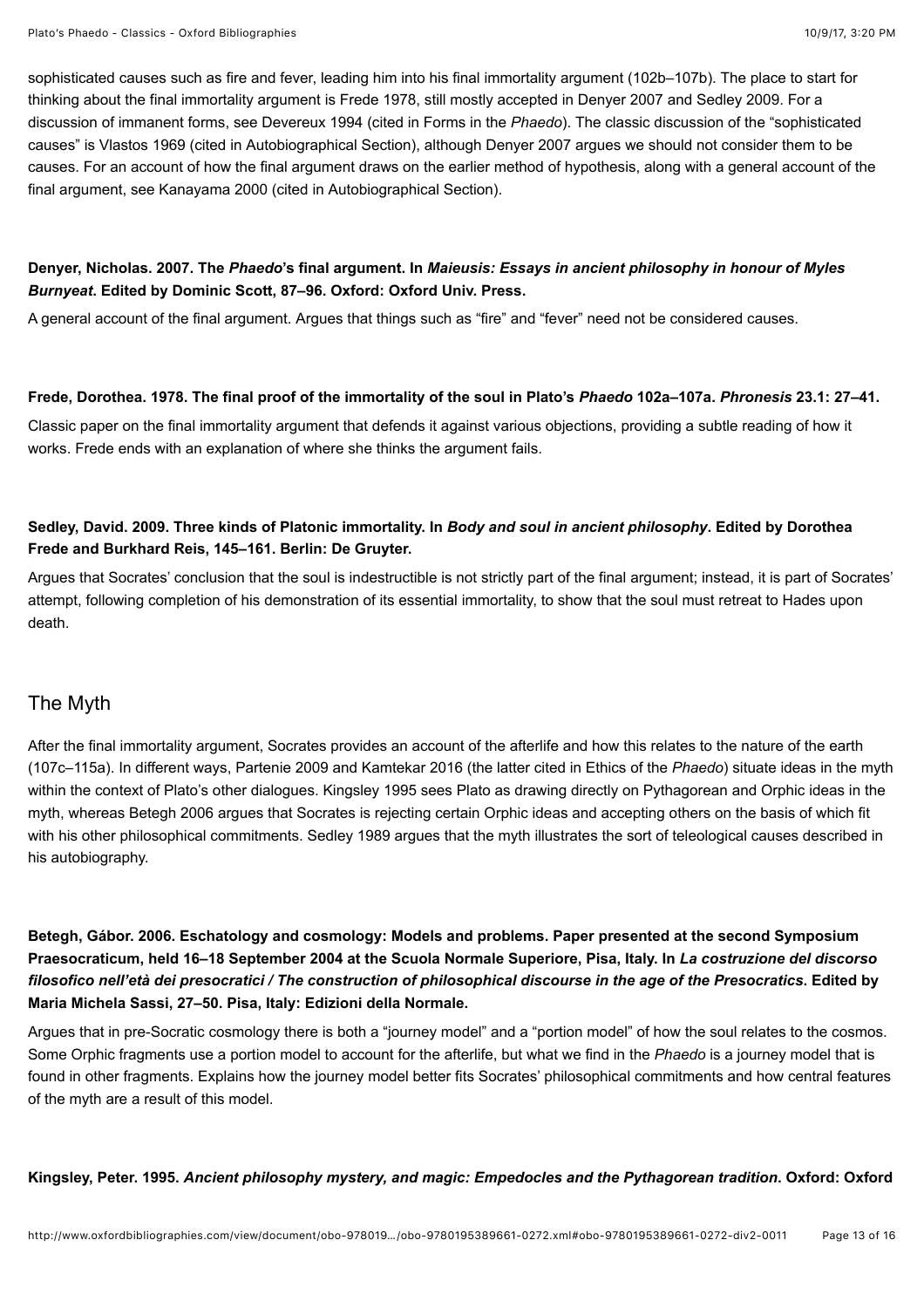#### **Univ. Press.**

See chapters 7–12. Carefully builds the case that the myth makes a number of specific allusions to the geography of Sicily and southern Italy, as well as to several Pythagorean ideas. Over several chapters, Kingsley proceeds to argue that Plato took the myth from an older, Orphic poem that put forward western Pythagorean ideas, and that this poem was likely *Krater* by Zopyrus of Tarentine Heraclea.

#### <span id="page-13-4"></span>**Partenie, Catalin. 2009. Introduction. In** *Plato's myths***. Edited by Catalin Partenie, 1–27. Cambridge, UK: Cambridge Univ. Press.**

A useful overview of Plato's myths and the various ways that interpreters have tried to understand them.

## <span id="page-13-3"></span>**Sedley, David. 1989. Teleology and myth in the** *Phaedo***.** *Proceedings of the Boston Area Colloquium in Ancient Philosophy* **5:359–383.**

This groundbreaking article argues that the final myth picks up on each of the programmatic features that Socrates was looking for in the "teleological science" described in the autobiographical section. On Sedley's account, the myth sketches how these features could be met by an account of the natural world.

# <span id="page-13-1"></span>The Death Scene

At the end of the moving death scene (115b–118a), Socrates' last words are, "Crito, we owe a cock to Asclepius. All of you must pay the debt and not overlook it" (118a7–8). These last words have spawned a large literature, spurred on by [Most 1993](#page-13-5). Glenn Most influentially argues against the traditional view that Socrates means that death has cured him of the disease created by the body. [Crooks 1998](#page-13-2) and [Kamen 2013](#page-13-0) also do not accept the traditional reading but provide interesting alternatives to Most's account.

#### <span id="page-13-2"></span>**Crooks, Jamie. 1998. Socrates' last words: Another look at an ancient riddle.** *Classical Quarterly* **48.1: 117–125.**

Argues against [Most 1993](#page-13-5) point by point, and in favor of a proposal originally by Jeff Mitscherling. There is evidence that Pythagoreans forbade the sacrifice of cocks. Crooks defends the view that in his last words Socrates is pushing Simmias and Cebes to give up part of their Pythagoreanism in favor of "Socraticism."

#### <span id="page-13-0"></span>**Kamen, Deborah. 2013. The manumission of Socrates: A rereading of Plato's** *Phaedo***.** *Classical Antiquity* **32.1: 78–100.**

Discusses notions of good and bad slavery throughout the *Phaedo*, setting this within the context of Greek practices of freeing slaves. Provides evidence that Asclepius is a common god to invoke when a slave is freed, and then argues that Socrates' last words are saying that they owe Asclepius a sacrifice since Socrates has been freed from the slavery of the body.

#### <span id="page-13-5"></span>**Most, Glenn W. 1993. A cock for Asclepius.** *Classical Quarterly* **43.1: 96–111.**

Influential article argues that Socrates' last words refer to Socrates' deathbed vision that Plato has been healed. According to Most, Socrates is saying that they should all be thankful because this will allow Plato to be Socrates' heir and legitimate successor.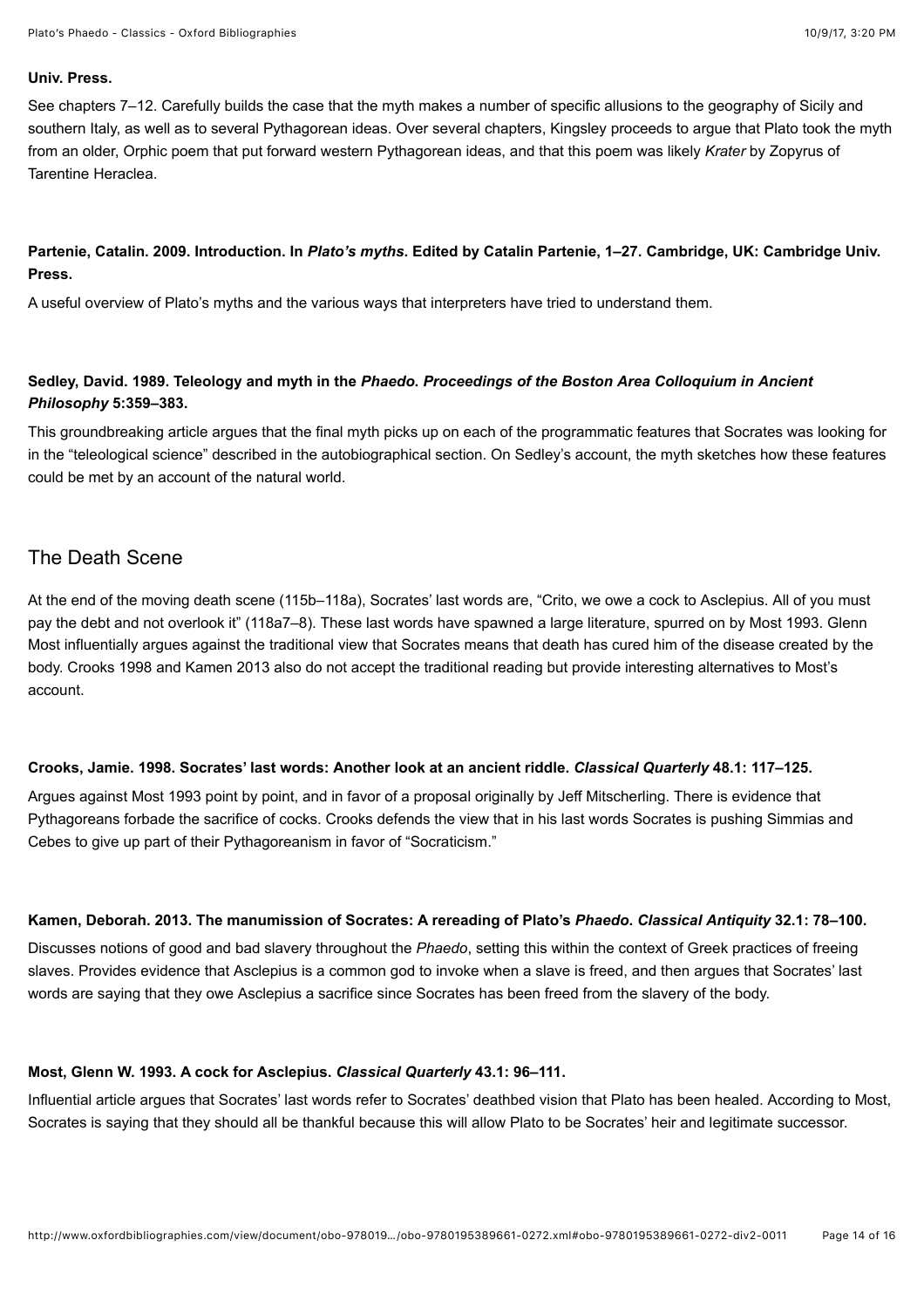# <span id="page-14-1"></span>**Ancient Reception of the** *Phaedo*

The *Phaedo* is referred to by name by Aristotle several times and has continued to be discussed ever since. [Ebrey 2014](#page-10-5) (cited in [Autobiographical Section](#page-10-0)) provides an account of why Aristotle allows for material causes, whereas Socrates rejects them in the *Phaedo*. [Cooper 1989](#page-14-0) examines Socrates' discussions of suicide alongside later authors, including the Neoplatonic commentators. [Both](#page-14-3) [Caston 1997](#page-14-2) [and](#page-14-3) [Warren 2006](#page-15-0) [examine later ancient discussion of Simmias' proposal that the soul is like a harmony. Sedley](#page-14-3) 1993 argues that the Stoics were influenced by the *Phaedo* in a variety of ways. The contributions in [Delcomminette, et al. 2015](#page-14-4) discuss a variety of different ancient responses to the *Phaedo*. The two longest ancient responses to the *Phaedo* are the [commentaries by the Neoplatonists Damascius and Olympiodorus \(see W](#page-1-7)[esterink 1976](#page-2-6) [and W](#page-1-7)[esterink 1977](#page-2-5)[, both cited in Editions,](#page-1-7) Translations, and Commentaries).

#### <span id="page-14-2"></span>**Caston, Victor. 1997. Epiphenomenalisms, ancient and modern.** *Philosophical Review* **106.3: 309–363.**

While framed around 20th-century discussions of epiphenomenalism, this is primarily an account of the *harmonia* theory in the *Phaedo*, Aristotle's discussion of it in *De anima* I.4, and how different Peripatetics developed different strands of Aristotle's thinking. Argues that the "unsung heroes" are the Peripatetics, who either rejected Aristotle's arguments and embraced epiphenomenalism or developed and embraced a robust emergentism.

# <span id="page-14-0"></span>**Cooper, John. 1989. Greek philosophers on euthanasia and suicide. In** *Suicide and euthanasia: Historical and contemporary themes***. Edited by Baruch A. Brody, 9–38. Philosophy and Medicine 35. Dordrecht, The Netherlands, and Boston: Kluwer Academic.**

Examines the *Phaedo*'s discussion of suicide and then goes on to consider suicide in *Laws* X as well as in Aristotle, the Stoics, the Epicureans, and the Neoplatonists, including Neoplatonic commentators on the *Phaedo*. Argues that Socrates is not strongly committed to the arguments against suicide in the *Phaedo*.

# <span id="page-14-4"></span>**Delcomminette, Sylvain, Pieter d'Hoine, and Marc-Antoine Gavray, eds. 2015.** *Ancient readings of Plato's* **Phaedo. Philosophia Antiqua 140. Leiden, The Netherlands, and Boston: Brill.**

Most of the contributions in this volume discuss how a different ancient philosopher—or ancient philosophical school—responded to the *Phaedo*. Half the contributions are in French, half in English.

## **Gertz, Sebastian Ramon Philipp. 2011.** *Death and immortality in late Neoplatonism: Studies on the ancient commentaries on Plato's* **Phaedo. Leiden, The Netherlands, and Boston: Brill.**

An examination of Damascius's and Olympiodorus's commentaries. Rather than providing a comprehensive discussion, focuses on seven topics the author thinks are particularly interesting, such as their accounts of suicide, the myth, and the afterlife.

# <span id="page-14-3"></span>**Sedley, David. 1993. Chrysippus on psychophysical causality. Paper presented at the fifth Symposium Hellenisticum, held 17–25 August 1989 at the Château de Syam, Syam, France. In** *Passions & perceptions: Studies in Hellenistic philosophy of mind; Proceedings of the fifth Symposium Hellenisticum***. Edited by Jacques Brunschwig and Martha C. Nussbaum, 313–331. Cambridge, UK: Cambridge Univ. Press.**

An "extended commentary" on Cicero's *De fato* 7–9 that argues that the Stoics were influenced by the *Phaedo* in several ways, including the *Phaedo*'s views on suicide, causation, the soul's disincarnate existence after death, and the ordering of souls by purity in the final myth.